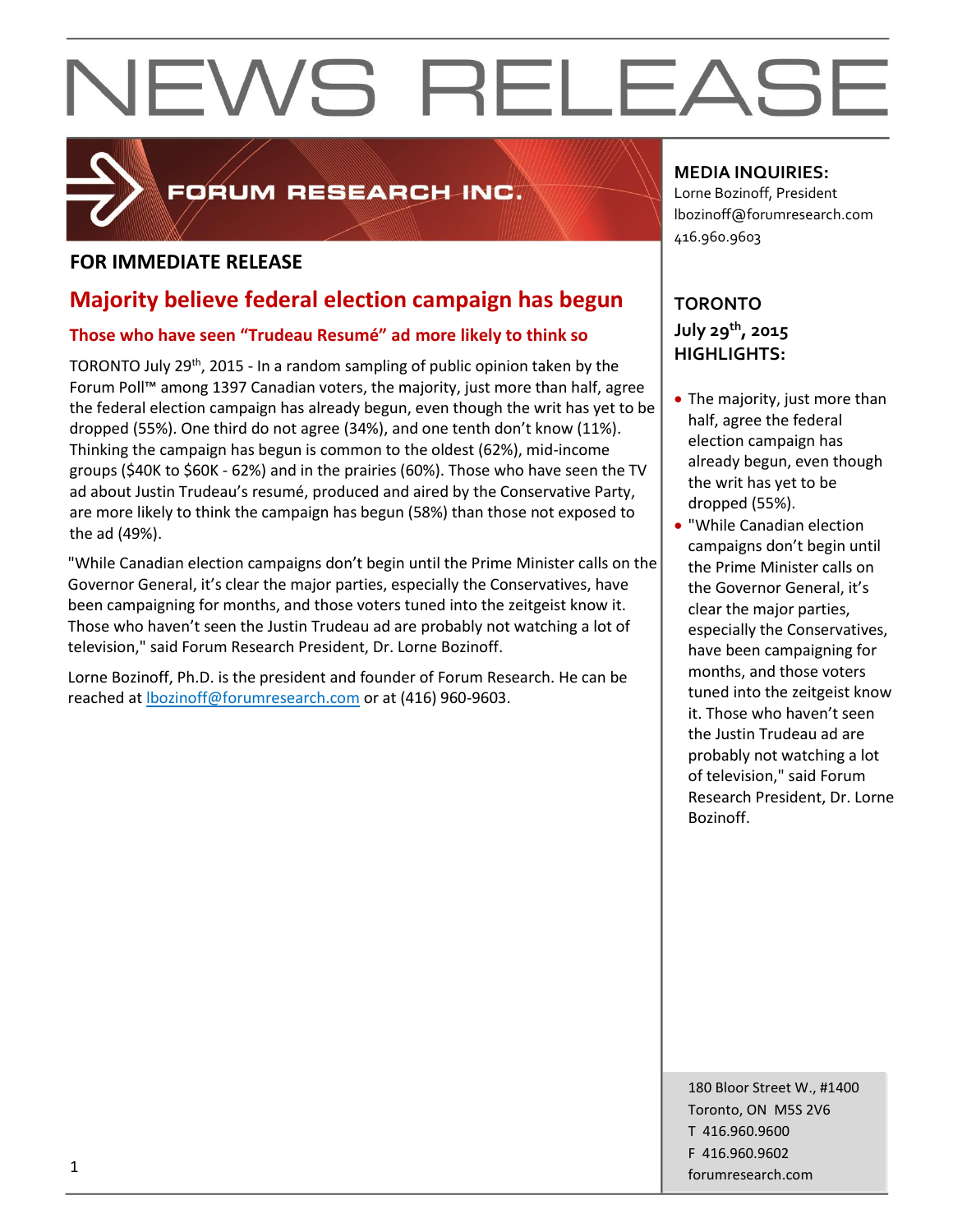### FORUM RESEARCH INC.

### **Methodology**

The Forum Poll™ was conducted by Forum Research with the results based on an interactive voice response telephone survey of 1397 randomly selected Canadians 18 years of age or older. The poll was conducted on July 27-28<sup>th</sup>, 2015.

Results based on the total sample are considered accurate +/- 3%, 19 times out of 20. Subsample results will be less accurate. Margins of error for subsample (such as age, gender) results are available at [www.forumresearch.com/samplestim.asp](http://www.forumresearch.com/samplestim.asp)

Where appropriate, the data has been statistically weighted by age, region, and other variables to ensure that the sample reflects the actual population according to the latest Census data.

This research is not necessarily predictive of future outcomes, but rather, captures opinion at one point in time. Forum Research conducted this poll as a public service and to demonstrate our survey research capabilities. Forum houses its poll results in the Data Library of the Department of Political Science at the University of Toronto.

With offices across Canada and around the world, 100% Canadian-owned Forum Research is one of the country's leading survey research firms. This Forum Poll™and other polls may be found at Forum's poll archive at [www.forumresearch.com/polls.asp](http://www.forumresearch.com/polls.asp)

### **MEDIA INQUIRIES:**

Lorne Bozinoff, President lbozinoff@forumresearch.com 416.960.9603

**TORONTO July 29th, 2015**

180 Bloor Street W., #1400 Toronto, ON M5S 2V6 T 416.960.9600 F 416.960.9602 example to the contract of the contract of the contract of the contract of the contract of the contract of the contract of the contract of the contract of the contract of the contract of the contract of the contract of the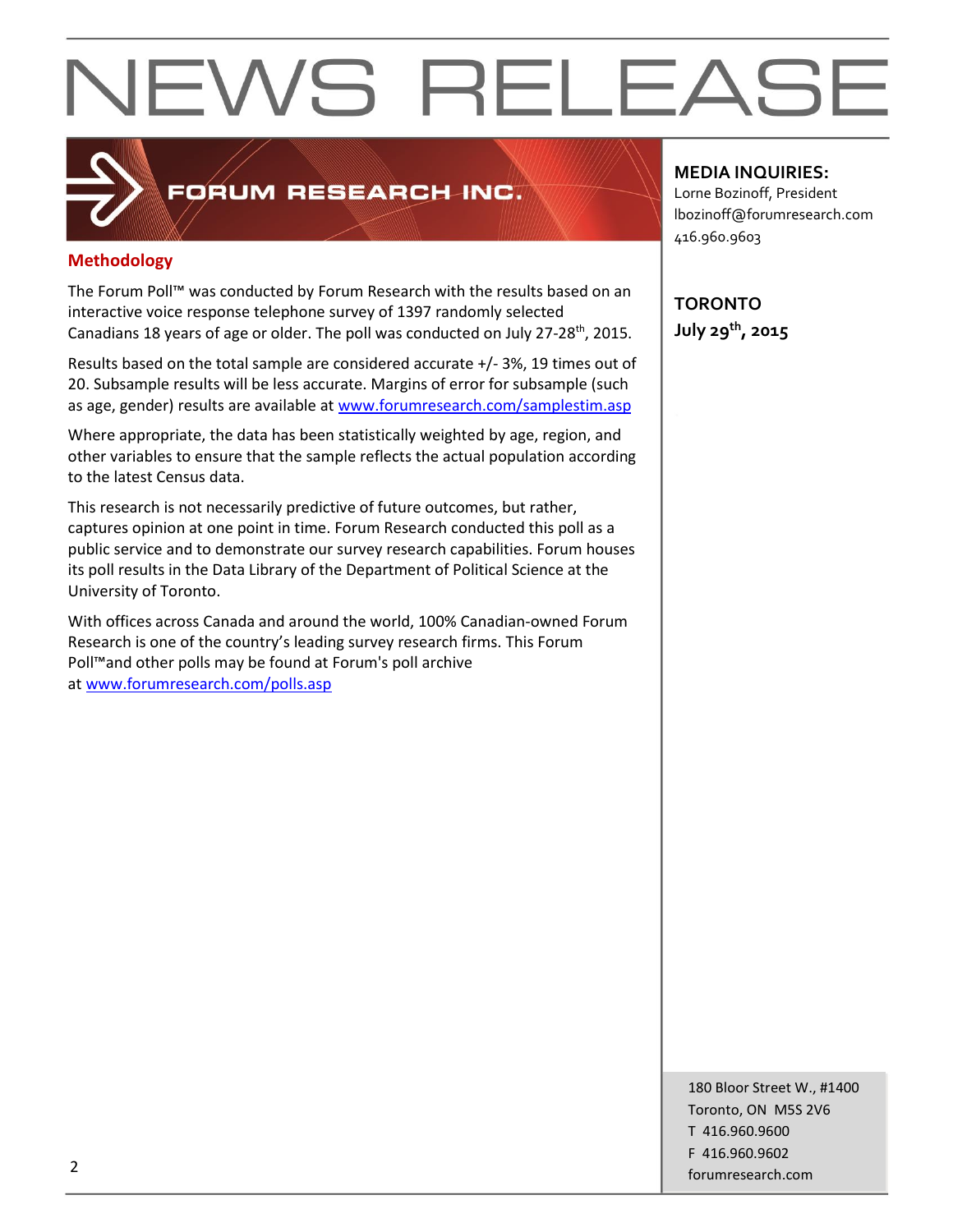

### *Federal Election Campaign Awareness*

*'As far as you know, has the 2015 Federal Election Campaign begun?'*

### *[All respondents]*

### *Age / Gender*

| %          |      |     |     |     |     |     |     | Total   18-34   35-44   45-54   55-64   65+   Male   Female |
|------------|------|-----|-----|-----|-----|-----|-----|-------------------------------------------------------------|
| Sample     | 1397 | 270 | 166 | 227 | 349 | 385 | 769 | 628                                                         |
| Yes        | 55   | 50  | 42  | 58  | 55  | 62  | 56  | 54                                                          |
| <b>No</b>  | 34   | 36  | 43  | 34  | 36  | 29  | 36  | 33                                                          |
| Don't know | 11   | 14  | 15  |     | 10  | 10  |     | 14                                                          |

#### *Region*

| %          | <b>Total</b> |     | Atl Que |     | ON   Man/Sask   AB |     | BC  | <b>English French</b> |     |
|------------|--------------|-----|---------|-----|--------------------|-----|-----|-----------------------|-----|
| Sample     | 1397         | 111 | 351     | 532 | 101                | 132 | 170 | 1084                  | 313 |
| Yes        | 55           | 59  | 52      | 54  | 60                 | 55  | 55  | 55                    | 54  |
| <b>No</b>  | 34           | 32  | 34      | 36  | 28                 | 33  | 35  | 35                    | 33  |
| Don't know | 11           | 9   | 13      | 10  | 12                 | 11  | 10  |                       | 12  |

#### *Federal Vote Preference*

| %          |      | Total   Conservative   Liberal   NDP   Green |     |     |    |    | <b>Bloc</b>   Other Parties |
|------------|------|----------------------------------------------|-----|-----|----|----|-----------------------------|
| Sample     | 1397 | 420                                          | 318 | 423 | 87 | 58 | 45                          |
| Yes        | 55   | 57                                           | 52  | 54  | 64 | 50 | 58                          |
| <b>No</b>  | 34   | 34                                           | 34  | 37  | 22 | 36 | 36                          |
| Don't know | 11   |                                              | 14  | 9   | 14 | 14 |                             |

#### *Trudeau Ad*

| ℅          | <b>Total</b> | Seen Trudeau Ad - Yes | Seen Trudeau Ad - No |
|------------|--------------|-----------------------|----------------------|
| Sample     | 1397         | 941                   | 456                  |
| Yes        | 55           | 58                    | 49                   |
| No         | 34           | 33                    | 36                   |
| Don't know | 11           |                       | 15                   |

### **MEDIA INQUIRIES:**

Lorne Bozinoff, President lbozinoff@forumresearch.com 416.960.9603

### **TORONTO July 29th, 2015**

180 Bloor Street W., #1400 Toronto, ON M5S 2V6 T 416.960.9600 F 416.960.9602 for the contract of the contract of the contract of the contract of the contract of the contract of the contract of the contract of the contract of the contract of the contract of the contract of the contract of the contra